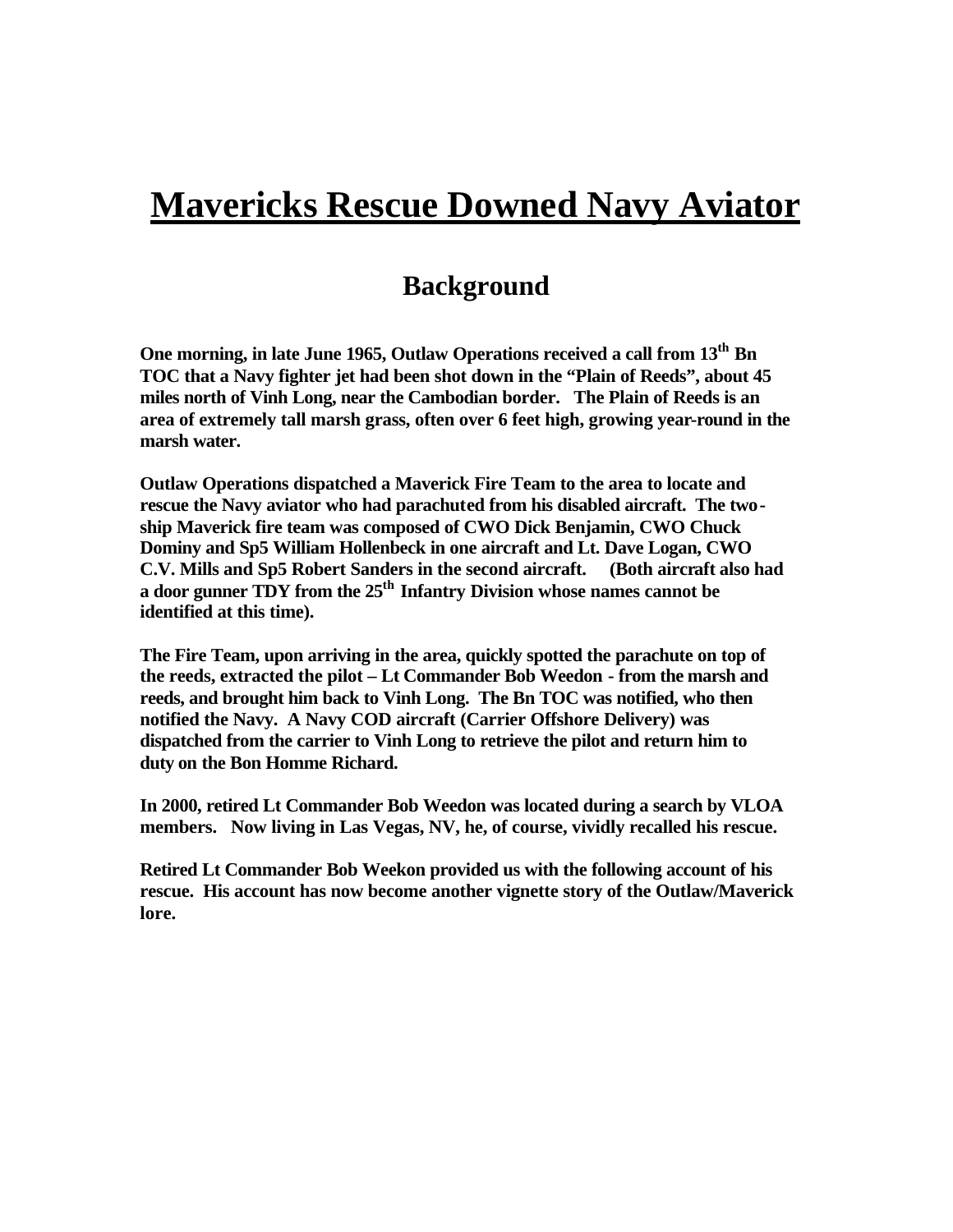## **MAVERICK RESCUE (by LtCmdr Robert E. Weedon – US Navy Ret.)**

In early 1965, I was operations officer of VF-194 flying from the aircraft carrier Bon Homme Richard. During our line periods at this period in the Vietnam conflict, the carriers were rotated between the north and south Vietnams to provide strikes on strategic targets in the North and close air support and other designated targets in the south. While the F8E Crusader was designed as an air-to-air fighter, it had been modified throughout the years to also be an effective air-to-ground platform.

On June 29, 1965 I was launched as the leader of a four plane flight and ordered to check in with a Forward Air controller (FAC) for targets in the Mekong Delta region. The aircraft were equipped with 8 Zuni rockets and a full load of 20MM gun ammunition. When we arrived on station, near the Plain of Reeds, we picked up our FAC and he described our target as a Viet Cong village with specific targets that he wanted hit.

We arrived over the target area at about 20,000 ft. and located the first target in the village that he wanted hit. We were pretty blasé about the situation, since there were no large anti aircraft guns and no missiles reported to be in that area. We began individual dives in a race track pattern, as we had done while training. I cautioned the flight to not get below a couple thousand feet as the FAC was reporting small arms fire. We worked different targets in the area as designated with verbal directions and smoke rockets by the FAC.

My last run was a strafing run and I again cautioned the flight to not get too low. I was pulling out of my dive at about 1500 ft and a speed of about 500 knots when there was an explosion and my cockpit filled up with smoke and the engine quit. I was very interested in getting as far away from our target as possible. I had to eject the canopy in order to see the instruments and tried to relight the engine. I made the Mayday call and the FAC had me in sight. I stayed with the airplane as long as possible since it was leaving the scene. When I slowed down to the point where I was losing altitude, I ejected. The ejection went as it should have, but my total concentration was on what or who was on the ground at my landing spot. I did not realize that Mekong Delta had these large fields of very high grass or reeds growing out of water.